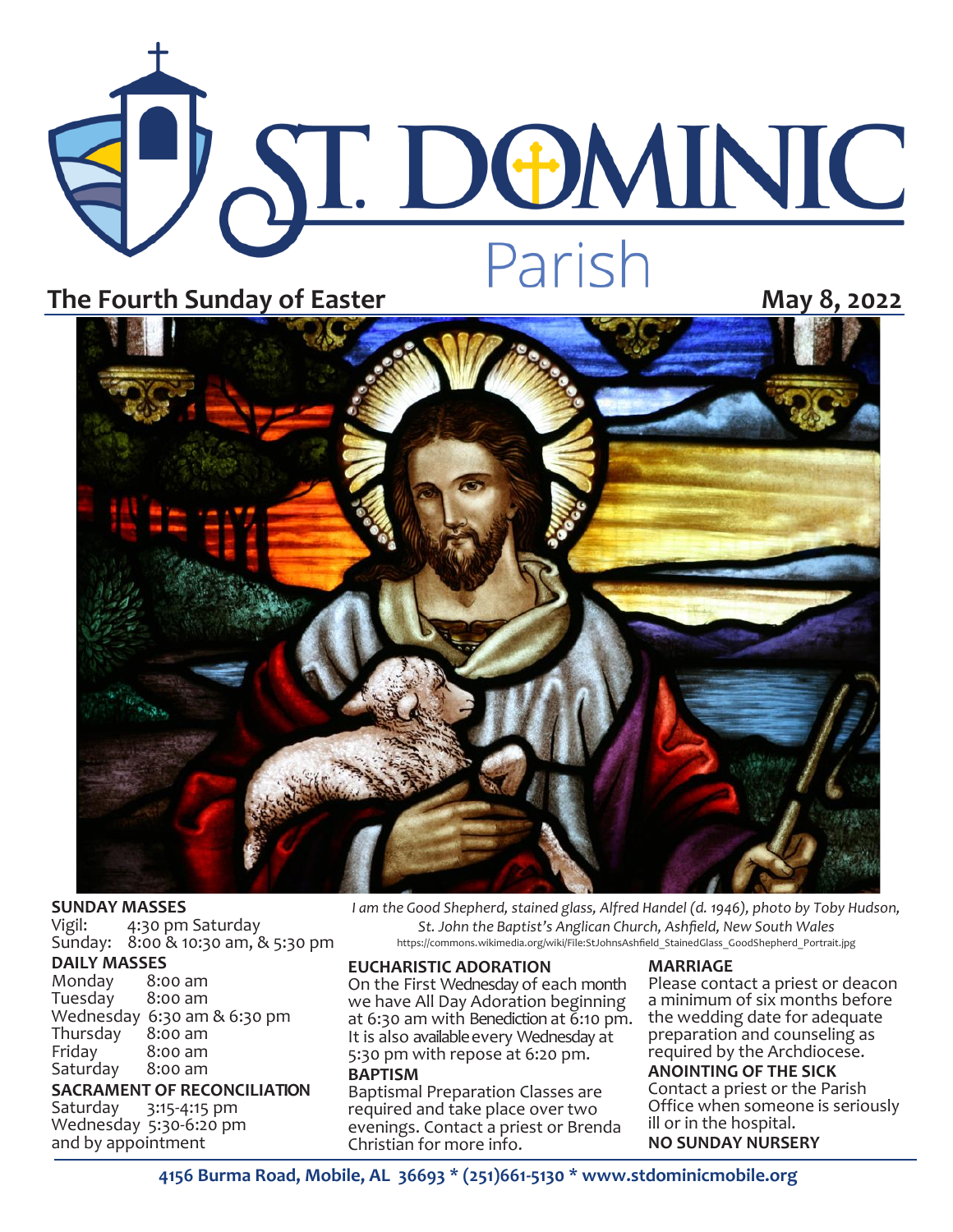#### *Pastor, Rev. Patrick R. Driscoll*

Email: pdriscoll@stdominicmobile.org

*Deacon Robert E. Kirby, Jr.* Email: rkirby@stdominicmobile.org

*Deacon Aldon O. Ward* Email: award@stdominicmobile.org

*Deacon Wiley J. Christian III*

Email: wchristian@stdominicmobile.org

**PARISH OFFICE HOURS** Monday - Friday, 8:00 a.m. - 4:00 p.m. **ST. DOMINIC CATHOLIC SCHOOL HOURS**  Monday - Friday, 7:15 a.m. - 3:45 p.m.

Rediscovering your Catholic Faith began May 3. For more information, contact Deacon Kirby at rkirby@stdominicmobile.org.

#### **Stewardship**

*"The disciples were filled with joy and the Holy Spirit." Acts 13:52*

The disciples heard Our Lord's call and were able to spread the Gospel message with strength and vitality. We, too, can experience that same joy if we make room for the Holy Spirit to fill our hearts. When we use our gifts in the way that God intends, He fills us with supernatural joy. A joy that others notice and are attracted to!



Registration forms for VBS can be found on the Parish website under the "youth" tab or picked up from the Parish Office. Please complete & return them to the Parish Office by May 20!

The readings for this Sunday, May 8, 2022 can be found online using the following link: https://bible.usccb.org/ bible/readings/050822.cfm

#### *Mass Intentions For The Week*

| Sat, May 7                | 4:30 p.m.  | Carley Anderson (D)        |
|---------------------------|------------|----------------------------|
| Sunday, May 8             | 8:00 a.m.  | Kelsey McManus (L)         |
|                           | 10:30 a.m. | Steve Heisler (D)          |
|                           | 5:30 p.m.  | Missa Pro Populo           |
| Monday, May 9             | 8:00 a.m.  | Jimmy Oberkirch (D)        |
| Tuesday, May 10           | 8:00 a.m.  | Carolina Polozola (D)      |
| Wed, May 11               | 6:30 a.m.  | Stephen Heisler (D)        |
|                           | 6:30 p.m.  | <b>Confirmation Mass</b>   |
| Thurs, May 12             | 8:00 a.m.  | John Richard Davis, II (D) |
| Friday, May 13            | 8:00 a.m.  | Christie McNally (D)       |
| Sat, May 14               | 8:00 a.m.  | Richard A. Goldrick (D)    |
| Please pray for the sick: |            |                            |

Toni Aldrich Michael Arata Frances Baugh Marguerite Blackard Charlotte Brady Georgette Brocato WM Cazalas Mahala Church Susan Coffey David Gonzales Jacque Green Ray Green Barbara Harrington Charlie Hawkins Gabriel Hawkins Katie Histing Cory Kalifeh Mary Kerr Bill Klein Cooper Klein Vicky Klein

Mary Lindamood Christian Lofton Sam Lyons Eleesha Neese Rita O'Brien David Poirier Steve Polozola Clarence Pool Doris Powers Sandy Quinnelly Laurie Rel Mike Rehm Rose Mary Rehm Phillip Roebling Kim Sanders Louis Seiter Ava Smith Jennifer Phillips Smith Joe Verneuille Antonio Vilaseca Maryneil Walker

If you would like your name or the name of your loved one added on this list please call the Parish Office at (251) 661-5130 or email mwilson@stdominicmobile.org. If you or a loved one is hospitalized, it is important you notify the Parish office if you would like a clergy to visit.

**Welcome to St. Dominic Parish**, **Where Stewardship is a Way of Life**  We invite newcomers to complete a registration form which can be found in the Parish Office.